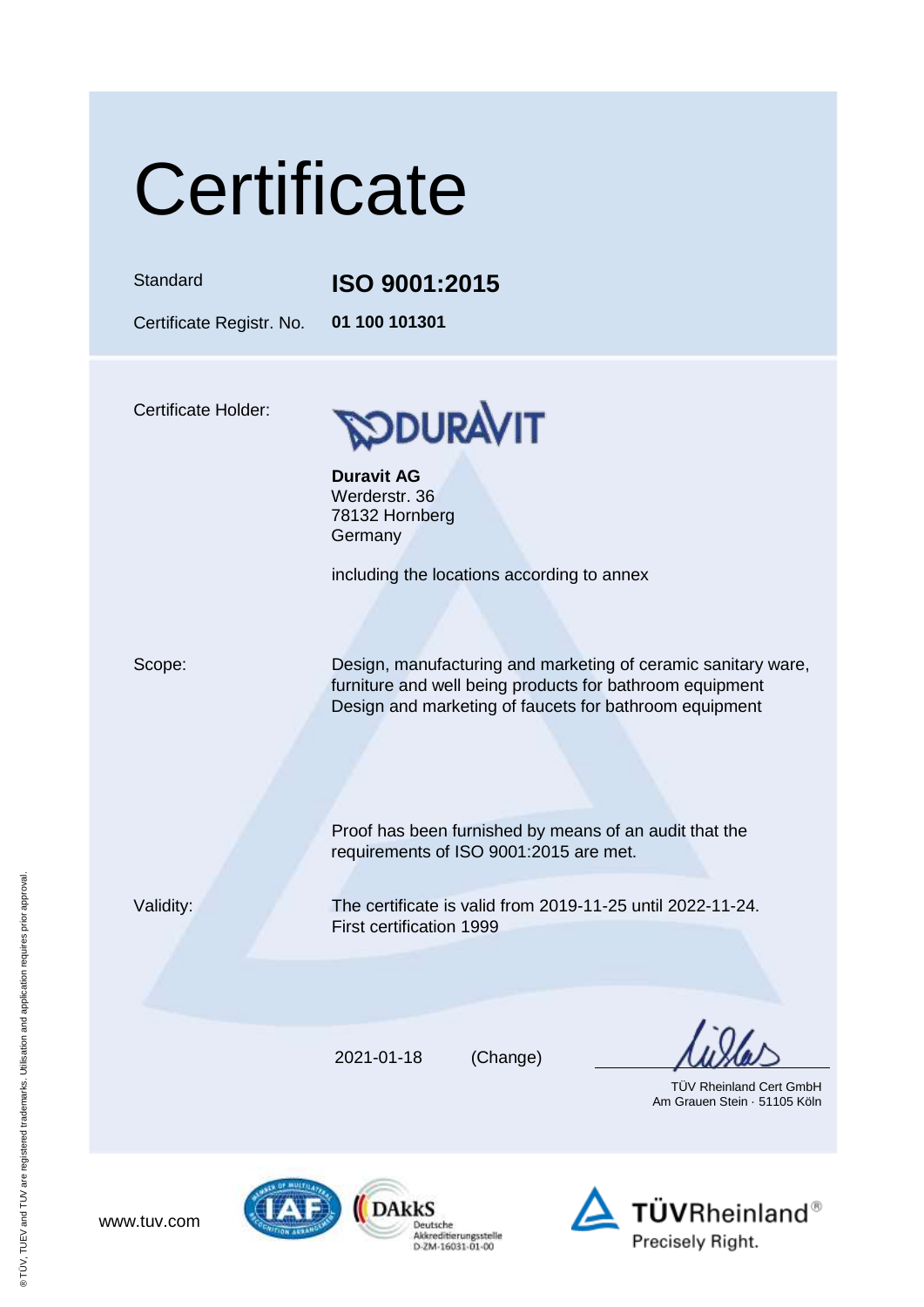### Annex to certificate

Standard **ISO 9001:2015**

Certificate Registr. No. **01 100 101301**

### **No. Location Scope**

- $\overline{101}$ /01 c/o DURAVIT AG Werderstr. 36 78132 Hornberg Germany
- /02 c/o DURAVIT AG Werderstr. 36 78132 Hornberg **Germany**
- /03 c/o DURAVIT AG Werderstr. 36 78132 Hornberg **Germany**
- /04 c/o DURAVIT SA Rue de Marienthal 67241 Bischwiller France
- /05 c/o DURAVIT SA Rue de Marienthal 67241 Bischwiller **France**
- /06 c/o DURAVIT Sanitärporzellan Meißen GmbH Ziegelstr. 3 01662 Meißen **Germany**

Design, manufacturing and marketing of ceramic sanitary ware, furniture and well being products for bathroom equipment; Design and marketing of faucets for bathroom equipment

Design, manufacturing and marketing of ceramic sanitary ware, furniture and well being products for bathroom equipment; Design and marketing of faucets for bathroom equipment

Manufacturing of ceramic sanitary ware for bathroom equipment

Manufacturing of ceramic sanitary ware and marketing of ceramic sanitary ware, furniture, well being products and faucets for bathroom equipment

Manufacturing of well being products for bathroom equipment

Manufacturing of ceramic sanitary ware and marketing of ceramic sanitary ware, furniture, well being products and faucets for bathroom equipment

Page 1 of 3



www.tuv.com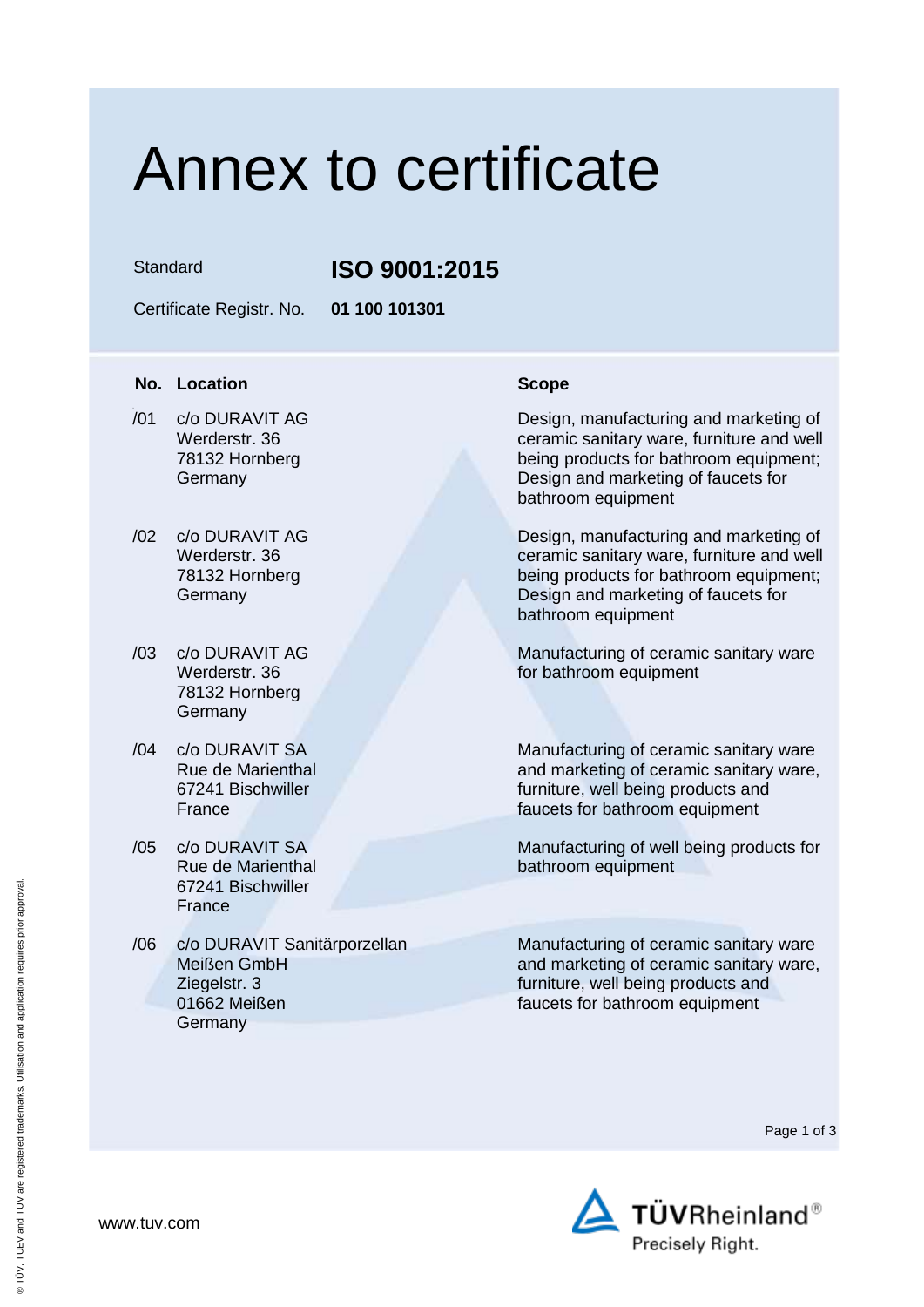## Annex to certificate

Standard **ISO 9001:2015**

Certificate Registr. No. **01 100 101301**

- /08 c/o DURAVIT China Sanitaryware Co Ltd Unified Social Credit Code: 91500116750088400Q Youxi Town Jiangjing 402285 Chongqing P.C. P.R. China for bathroom equipment
- /09 c/o DURAVIT Egypt Zone A6 10th of Rammadan City Industrial Rammadan City/Cairo Egypt
- /10 c/o DURAVIT Egypt Zone 2 Badr City Industrial Cairo Egypt
- /11 c/o DURAVIT AG Landstr. 62 77773 Schenkenzell Germany
- /12 c/o DURALOG Logistic GmbH Heid 10 77855 Achern **Germany**
- /13 c/o DURAVIT Tunisia S.A. Zarzouna Boulevard de l'Environnement 7021 Bizerte Tunisia

Manufacturing of ceramic sanitary ware

Manufacturing of ceramic sanitary ware and marketing of ceramic sanitary ware, furniture and faucets for bathroom equipment

Manufacturing of well being products for bathroom equipmentAssembly of furniture for bathroom equipment

Manufacturing of furniture for bathroom equipment

Marketing of ceramic sanitary ware, furniture, well being products and faucets for bathroom equipment

Manufacturing of ceramic sanitary ware and marketing of ceramic sanitary ware, furniture, well being products and faucets for bathroom Equipment. Assembly of furniture for bathroom equipment

Page 2 of 3